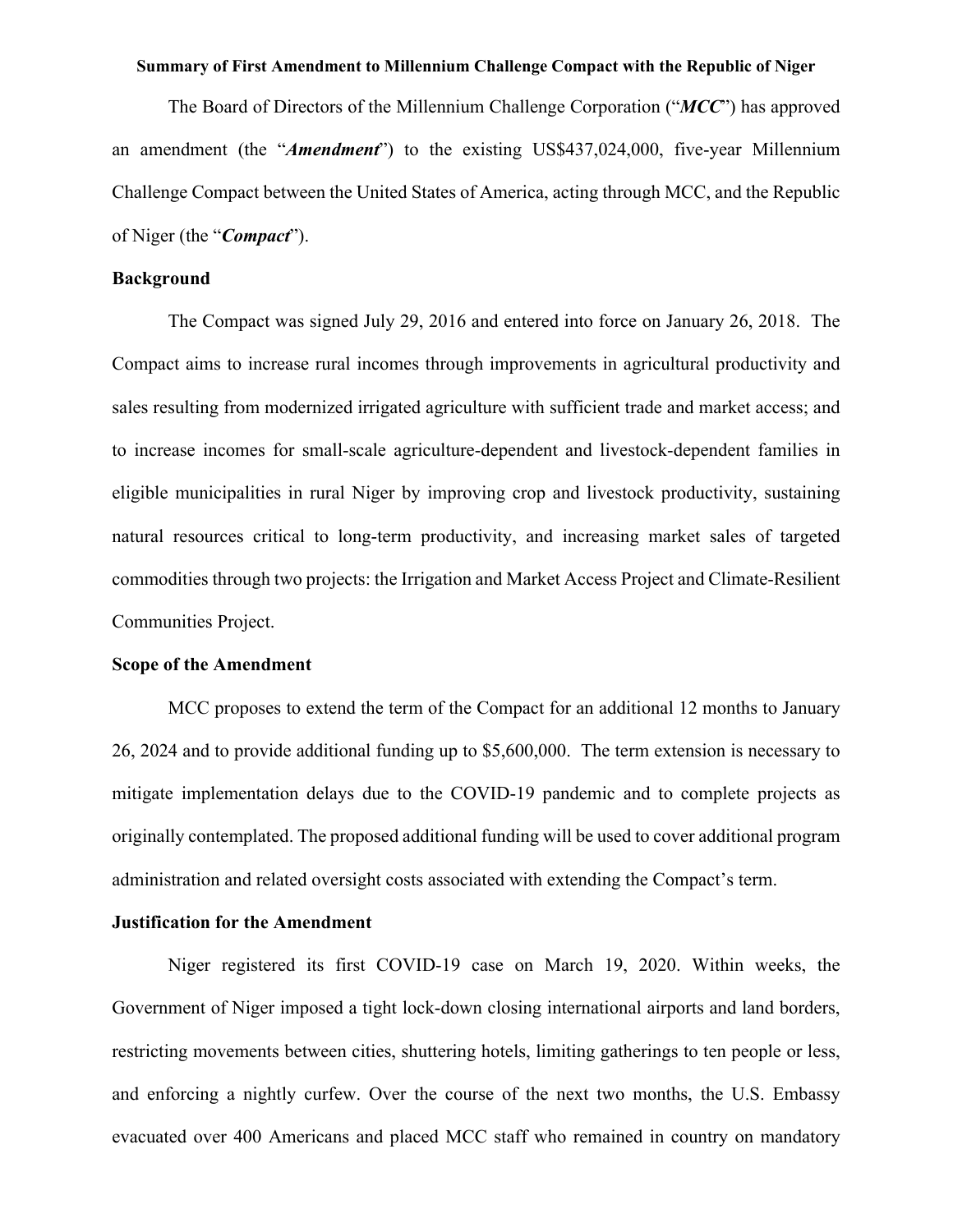telework status. Restrictions on movement and gatherings were eased in May 2020. International air travel reassumed with strict sanitary protocols that included 14-day quarantines upon arrival in Niger. International airlines, however, did not resume flights into Niger until August and September 2020.

Since the outbreak began in March 2020, COVID-19 has significantly delayed Compact implementation. Several Millennium Challenge Account-Niger ("*MCA-Niger*") staff and contractors contracted COVID-19. The transition to telework has proved challenging for MCA-Niger due to connectivity issues. The limitations on the size of public gathering size increased the number of required meetings. Some potential contractors, wary of exposing their staff to COVID-19, delayed signing new contracts because they were reluctant to commit to a deliverable timeline amidst continued uncertainty about the trajectory of COVID-19 cases in Niger. Also, MCC staff and contractors could not travel to Niger, delaying bid preparation, project work, and project oversight.

Extending the Compact term will enable MCC and the Government of Niger to complete and hand over all ongoing projects to the beneficiary institutions at the required quality, without compromising health, safety, and environmental standards, and will reduce sustainability risks through finalization of farmer training and land tenure support activities and testing of the new innovative road maintenance arrangement. The Compact extension will also maximize long-term results and benefits for the citizens of Niger, and MCC's return on investment, and benefit the Compact program as a whole. The additional funding will be used to cover additional program administration and related oversight costs associated with extending the Compact's term.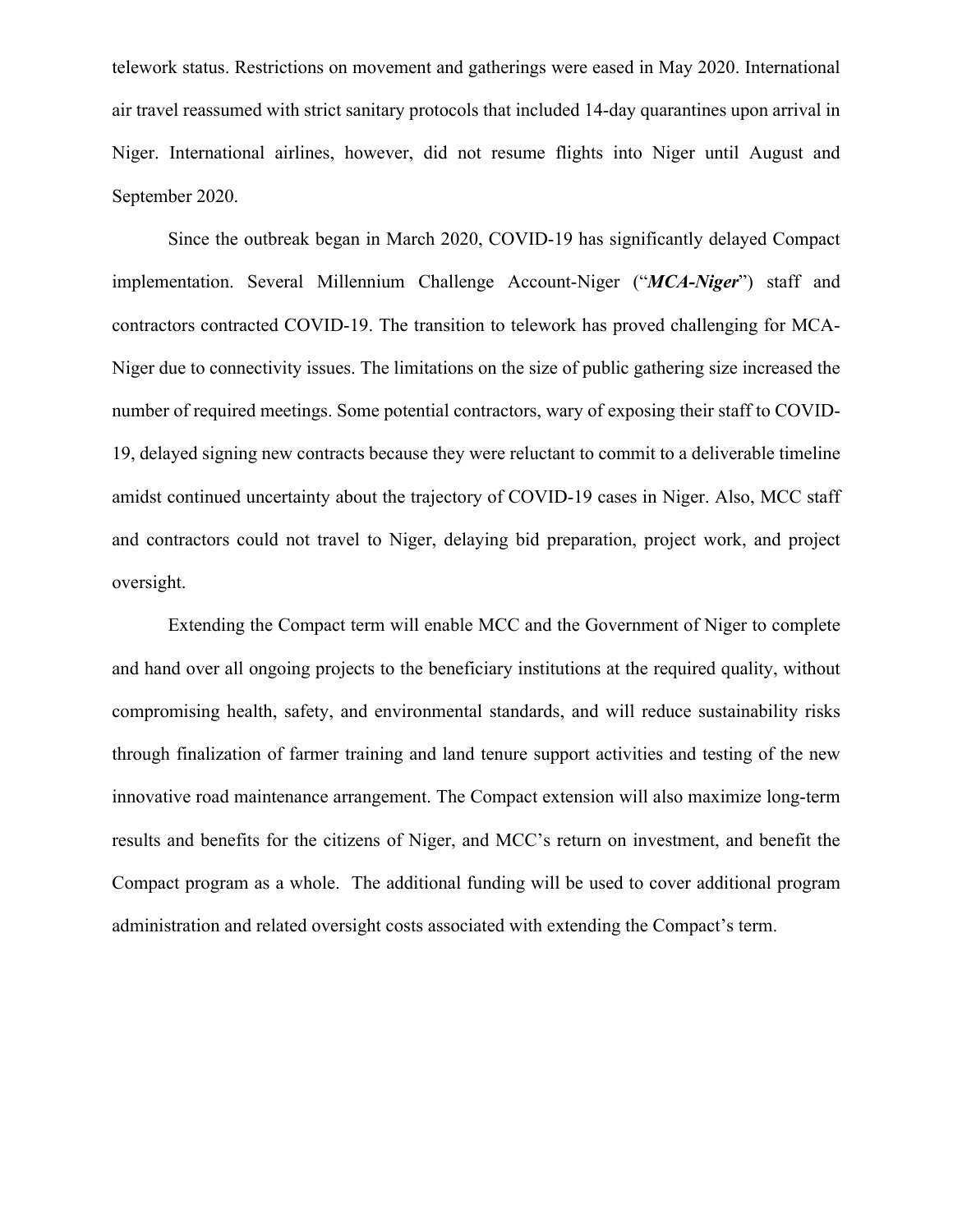**FIRST AMENDMENT**

**TO**

## **MILLENNIUM CHALLENGE COMPACT**

## **BETWEEN**

# **THE UNITED STATES OF AMERICA ACTING THROUGH THE MILLENNIUM CHALLENGE CORPORATION**

**AND**

**THE REPUBLIC OF NIGER ACTING THROUGH THE MINISTRY IN CHARGE OF FOREIGN AFFAIRS AND COOPERATION**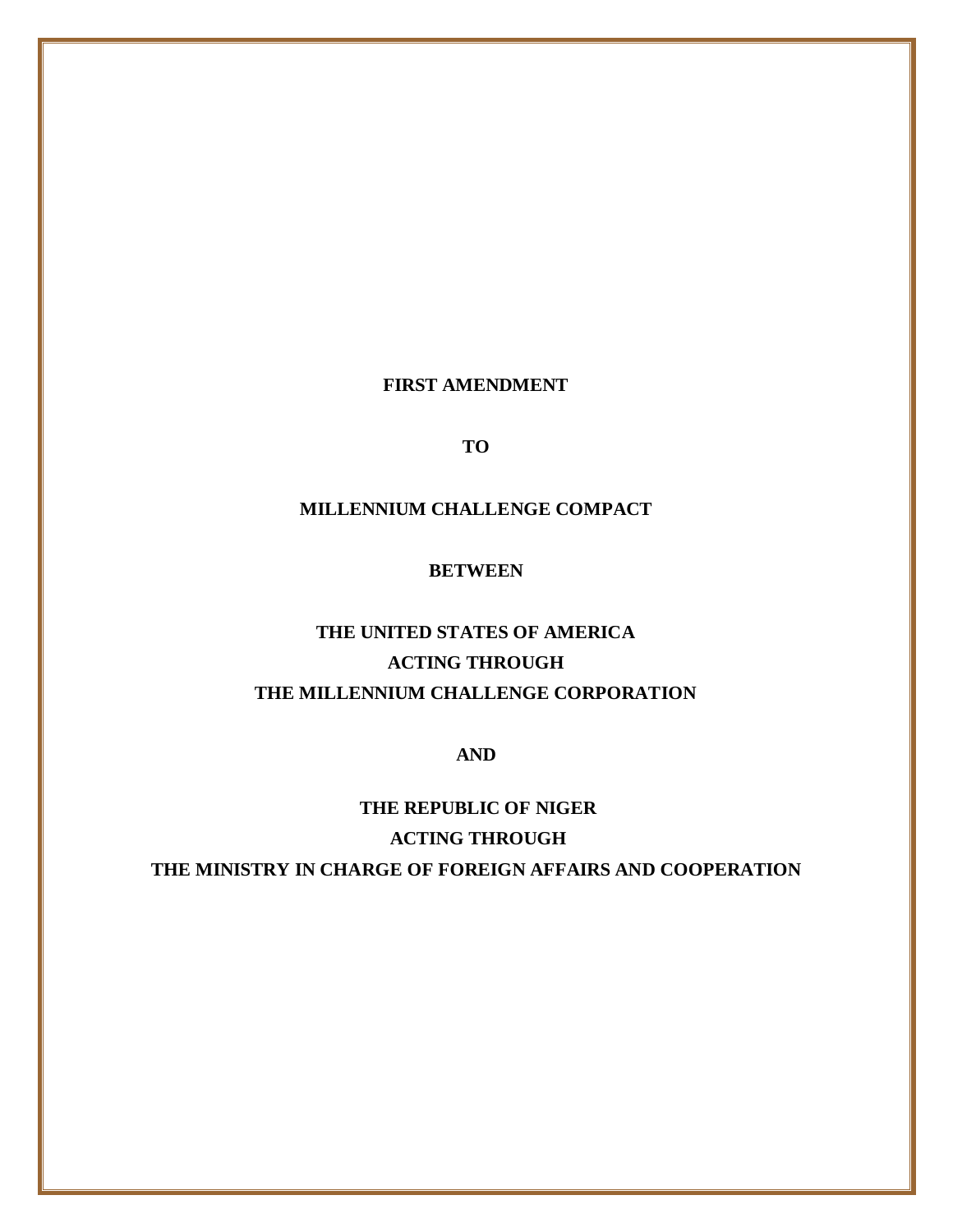## **FIRST AMENDMENT TO MILLENNIUM CHALLENGE COMPACT**

This FIRST AMENDMENT TO MILLENNIUM CHALLENGE COMPACT (this "*Amendment*"), is made by and between the United States of America, acting through the Millennium Challenge Corporation, a United States government corporation ("*MCC*"), and the Republic of Niger ("*Niger*"), acting through the Ministry in Charge of Foreign Affairs and Cooperation (the "*Government*") (each referred to herein individually as a "*Party*" and collectively, as the "*Parties*"). All capitalized terms used in this Amendment that are not otherwise defined herein have the meanings given to such terms in the Compact (as defined below).

#### **RECITALS**

WHEREAS, the Parties signed that certain Millennium Challenge Compact by and between the United States of America, acting through MCC, and the Republic of Niger acting through the Ministry in Charge of Foreign Affairs and Cooperation, on July 29, 2016 (as modified on August 23, 2019 and October 9, 2020, the "*Compact*");

WHEREAS, Section 7.4 of the Compact provides for a Compact Term of five (5) years from its entry into force on January 26, 2018;

WHEREAS, implementation of the Compact Program has been adversely affected and delayed by the coronavirus pandemic;

WHEREAS, the Parties now desire to extend the Compact Term by an additional twelve (12) months until January 26, 2024 (the "*Extension*"), and to increase assistance under the Compact for related administrative and oversight costs, to allow the Government more time to implement and complete the Projects in order to fully achieve the Compact Goal and Project Objectives;

WHEREAS, the Parties further desire to modify the Project Objective for the Irrigation and Market Access Project; and

WHEREAS, pursuant to Section 6.2(a) of the Compact, the Parties desire to amend the Compact as more fully described herein to memorialize the Extension and the modified Project Objective.

NOW, THEREFORE, the Parties hereby agree as follows:

#### **AMENDMENTS**

#### **1. Amendment to Section 1.3**

Section 1.3 (Project Objectives) of the Compact is amended and restated to read as follows: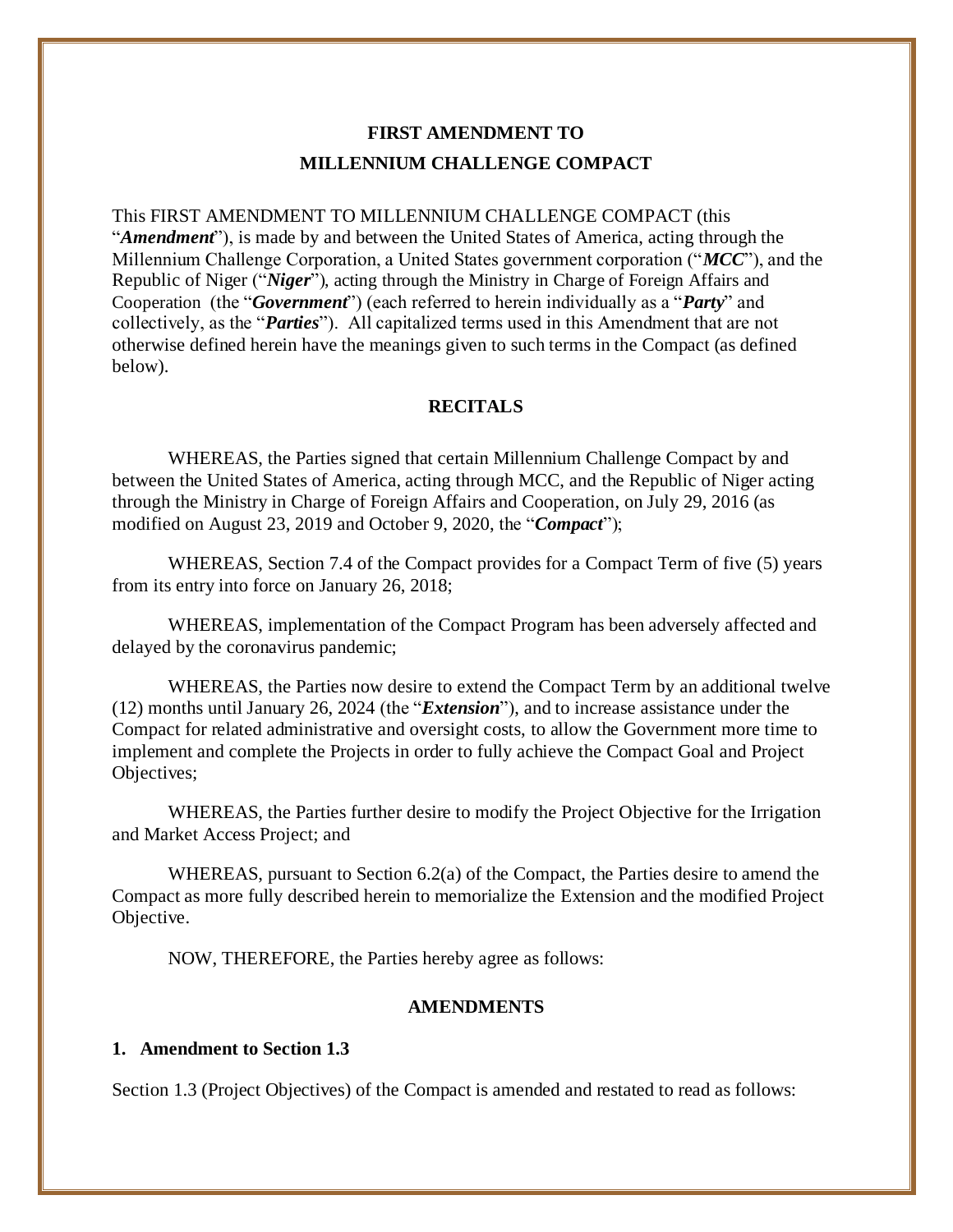"Section 1.3 Project Objectives. The objective of each of the Projects (each a "Project Objective" and collectively, the "Project Objectives") is to:

(a) increase rural incomes through improvements in agricultural productivity and increases in sales resulting from modernized irrigated agriculture with sufficient trade and market access; and

(b) increase incomes for small-scale agricultural- and livestock-dependent families in Eligible Communes and Livestock Corridors in rural Niger by improving crop and livestock productivity, sustaining natural resources critical to production, supporting growth of agricultural enterprises and increasing market sales of targeted commodities."

#### **2. Amendment to Section 2.1.**

Section 2.1 (Program Funding) of the Compact is amended and restated to read as follows:

"Section 2.1 Program Funding. Upon entry into force of this Compact in accordance with Section 7.3, MCC will grant to the Government, under the terms of this Compact, an amount not to exceed Four Hundred Thirty-Four Million, Six Hundred Fifty-Two Thousand, Six Hundred Ninety-Six United States Dollars (US\$434,652,696) ("*Program Funding*") for use by the Government to implement the Program. The allocation of Program Funding is generally described in Annex II."

### **3. Amendment to Section 7.4.**

Section 7.4 (Compact Term) of the Compact is amended and restated to read as follows:

"Section 7.4 Compact Term. This Compact will remain in force for six (6) years after its entry into force, until January 26, 2024, unless terminated earlier under Section 5.1 (the "*Compact Term*")."

#### **4. Amendments to Annex II (Multi-Year Financial Plan Summary).**

(a) Exhibit A to Annex II (Multi-Year Financial Plan Summary) to the Compact is deleted in its entirety and replaced by revised Exhibit A set forth in Annex I to this Amendment, which revised Exhibit A includes the Compact Development Funding amount granted by implementation of Section 2.2(d) of the Compact.

## **GENERAL PROVISIONS**

## **1. Further Assurances.**

Each Party hereby covenants and agrees, without necessity of any further consideration, to execute and deliver any and all such further documents and take any and all such other action as may be reasonably necessary or appropriate to carry out the intent and purpose of this Amendment.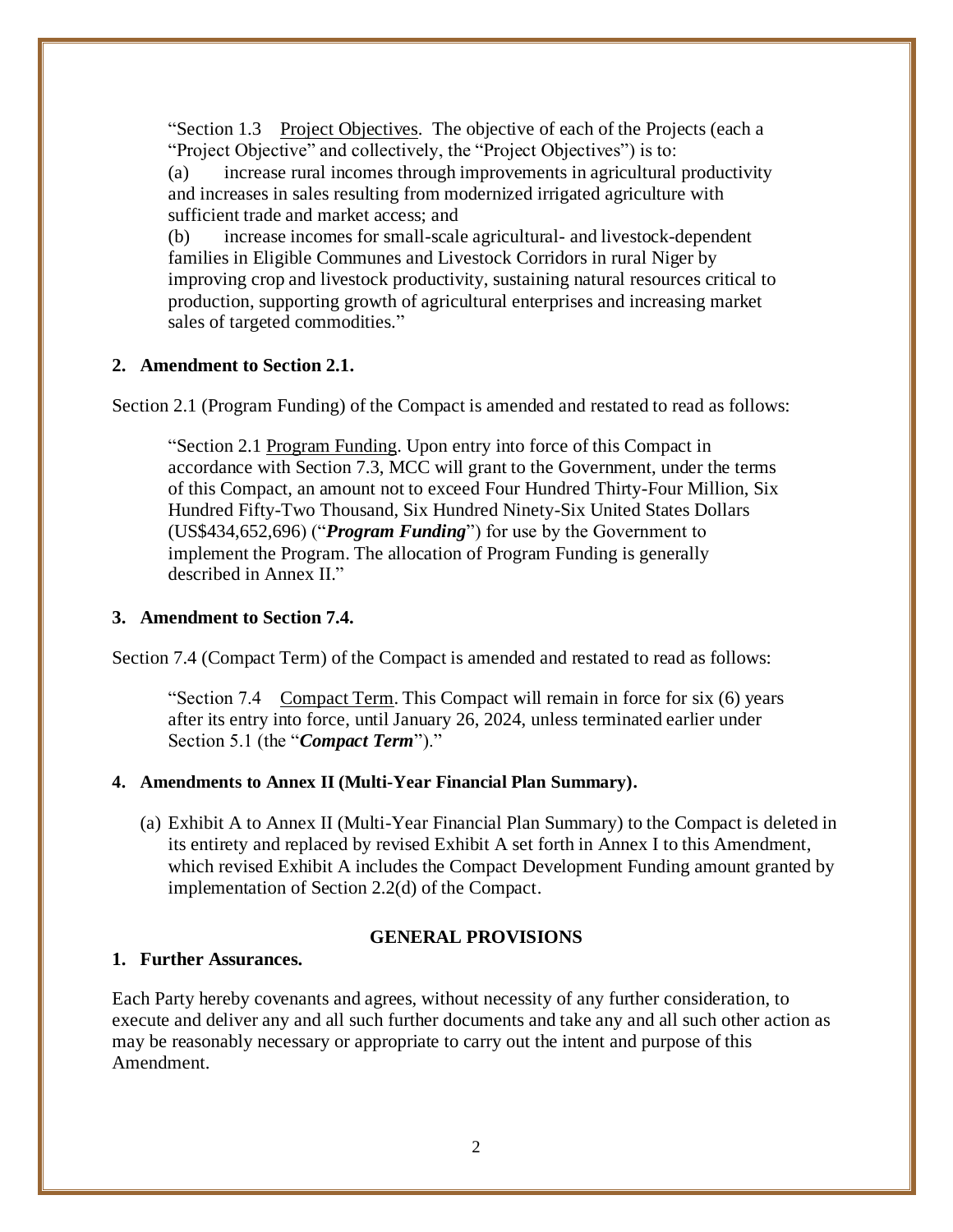## **2. Effect of this Amendment.**

From and after the date this Amendment enters into force, the Compact and this Amendment will be read together and construed as one document, and each reference in the Compact to the "Compact," "hereunder," "hereof" or words of like import referring to the Compact, and each reference to the "Compact," "thereunder," "thereof" or words of like import in any Supplemental Agreement or in any other document or instrument delivered pursuant to the Compact or any Supplemental Agreement, will mean and be construed as a reference to the Compact, as amended by this Amendment.

## **3. Limitations.**

Except as expressly amended by this Amendment, all of the provisions of the Compact remain unchanged and in full force and effect.

## **4. Governing Law.**

The Parties acknowledge and agree that this Amendment is an international agreement entered into for the purpose of amending the Compact and as such will be interpreted in a manner consistent with the Compact and is governed by international law.